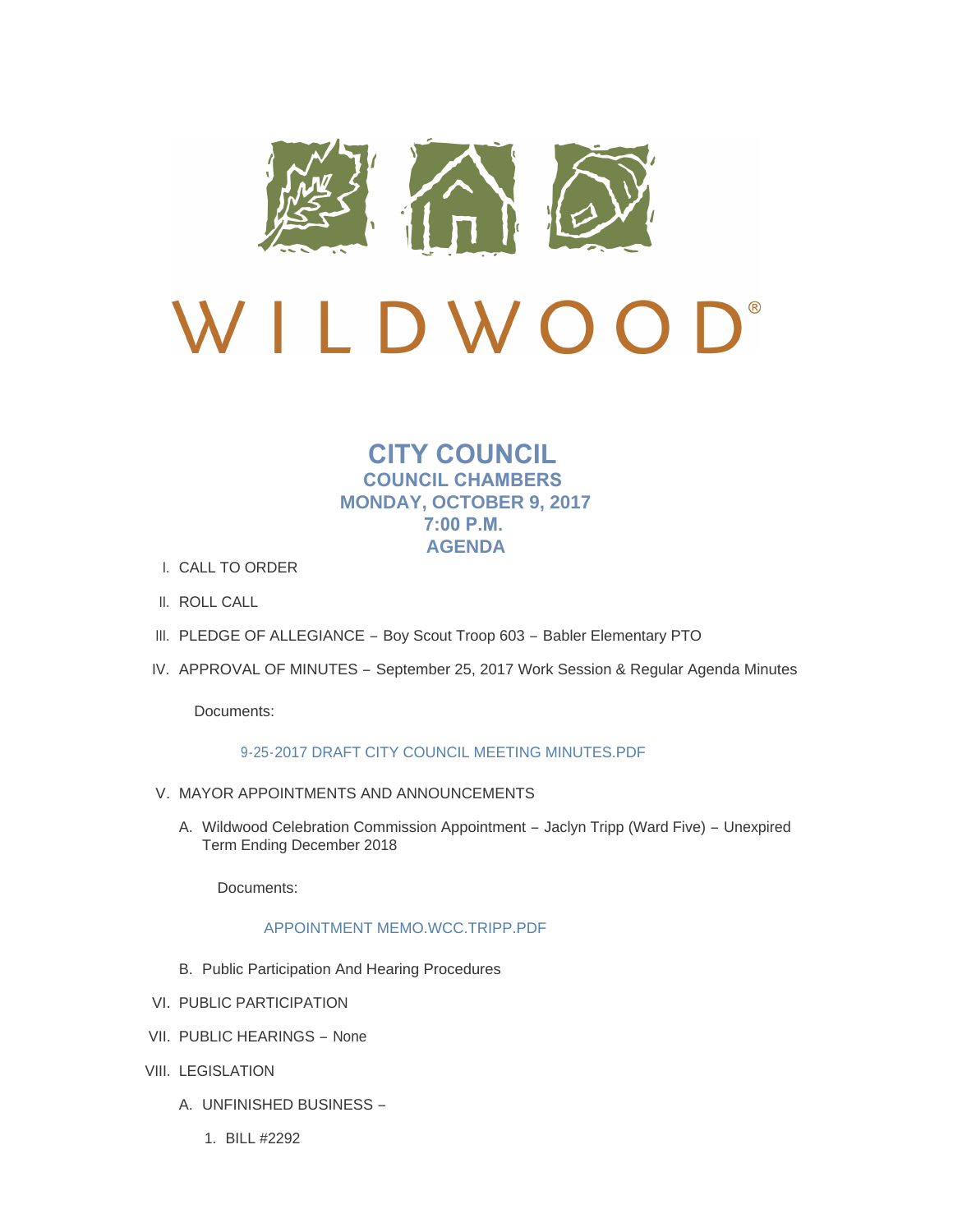AN ORDINANCE OF THE CITY OF WILDWOOD, MISSOURI, AMENDING TRAFFIC SCHEDULE XII, ADOPTED BY SECTION 390.010 OF THE CODE OF ORDINANCES OF THE CITY OF WILDWOOD, BY ESTABLISHING A NEW REGULATION OF THE KINDS AND CLASSES OF TRAFFIC PERMITTED ON FOX CREEK ROAD. *Recommended by the Board of Public Safety* (Second Reading) (Ward – Six) Direct Budgetary Impact: \$1,000

Documents:

## [BILL 2292.PDF](http://www.cityofwildwood.com/AgendaCenter/ViewFile/Item/12564?fileID=18054)

BILL #2295 2.

AN ORDINANCE OF THE CITY OF WILDWOOD, MISSOURI, AMENDING CHAPTER 390, TRAFFIC SCHEDULE XII, OF THE MUNICIPAL CODE OF THE CITY OF WILDWOOD, BY ADDING A REGULATION OF THE KINDS AND CLASSES OF TRAFFIC PERMITTED ON CENTAUR ROAD. *Recommended by the Board of Public Safety* (Second Reading) (Ward – One) Direct Budgetary Impact: \$500

Documents:

#### [BILL 2295.PDF](http://www.cityofwildwood.com/AgendaCenter/ViewFile/Item/12565?fileID=18055)

BILL #2298 3.

AN ORDINANCE OF THE CITY OF WILDWOOD, MISSOURI, SUBMITTING TO THE QUALIFIED VOTERS OF THE CITY AT THE GENERAL MUNICIPAL ELECTION TO BE HELD IN THE CITY ON APRIL 3, 2018, PROPOSED AMENDMENTS TO VARIOUS PROVISIONS OF THE CHARTER OF THE CITY OF WILDWOOD, MISSOURI, AS THEY RELATE TO TERM LIMITS FOR ELECTED OFFICIALS AND MEMBERS OF BOARDS AND COMMISSIONS OF THE CITY, PROCEDURES AND REGULATIONS FOR MAYORAL APPOINTMENTS, AND LIMITATIONS ON CERTAIN CAPITAL EXPENDITURES WITHOUT VOTER APPROVAL. *Recommended by the City Council* (Second Reading) (Wards – All) Direct Budgetary Impact: None

Documents:

#### [BILL 2298.PDF](http://www.cityofwildwood.com/AgendaCenter/ViewFile/Item/12566?fileID=18056)

BILL #2303 4.

AN ORDINANCE AUTHORIZING THE MAYOR OF THE CITY OF WILDWOOD, MISSOURI, TO EXECUTE A CERTAIN COMMUNITY SUPPORT AGREEMENT BY AND BETWEEN THE CITY OF WILDWOOD, MISSOURI, AND TOUGH MUDDER INCORPORATED, REGARDING YEARLY EVENTS TO TAKE PLACE IN 2018, 2019, 2020, 2021 AND 2022. *Recommended by the Economic Development Committee* (Second Reading) (Ward - Six) Direct Budgetary Impact: \$20,000

Documents:

## [BILL 2303.PDF](http://www.cityofwildwood.com/AgendaCenter/ViewFile/Item/12567?fileID=18081)

BILL #2304 5.

AN ORDINANCE AUTHORIZING THE MAYOR OF THE CITY OF WILDWOOD, MISSOURI, TO EXECUTE A CONSULTANT/SERVICES AGREEMENT BY AND BETWEEN THE CITY OF WILDWOOD, MISSOURI, AND HR GREEN, INC., TO COMPLETE A TRAFFIC STUDY OF THE TOWN CENTER AREA WITHIN THE CITY OF WILDWOOD. *Recommended by the Administration/Public Works Committee* (Second Reading) (Wards One, Four, Five, Seven, and Eight) Direct Budgetary Impact: \$ 29,300

Documents: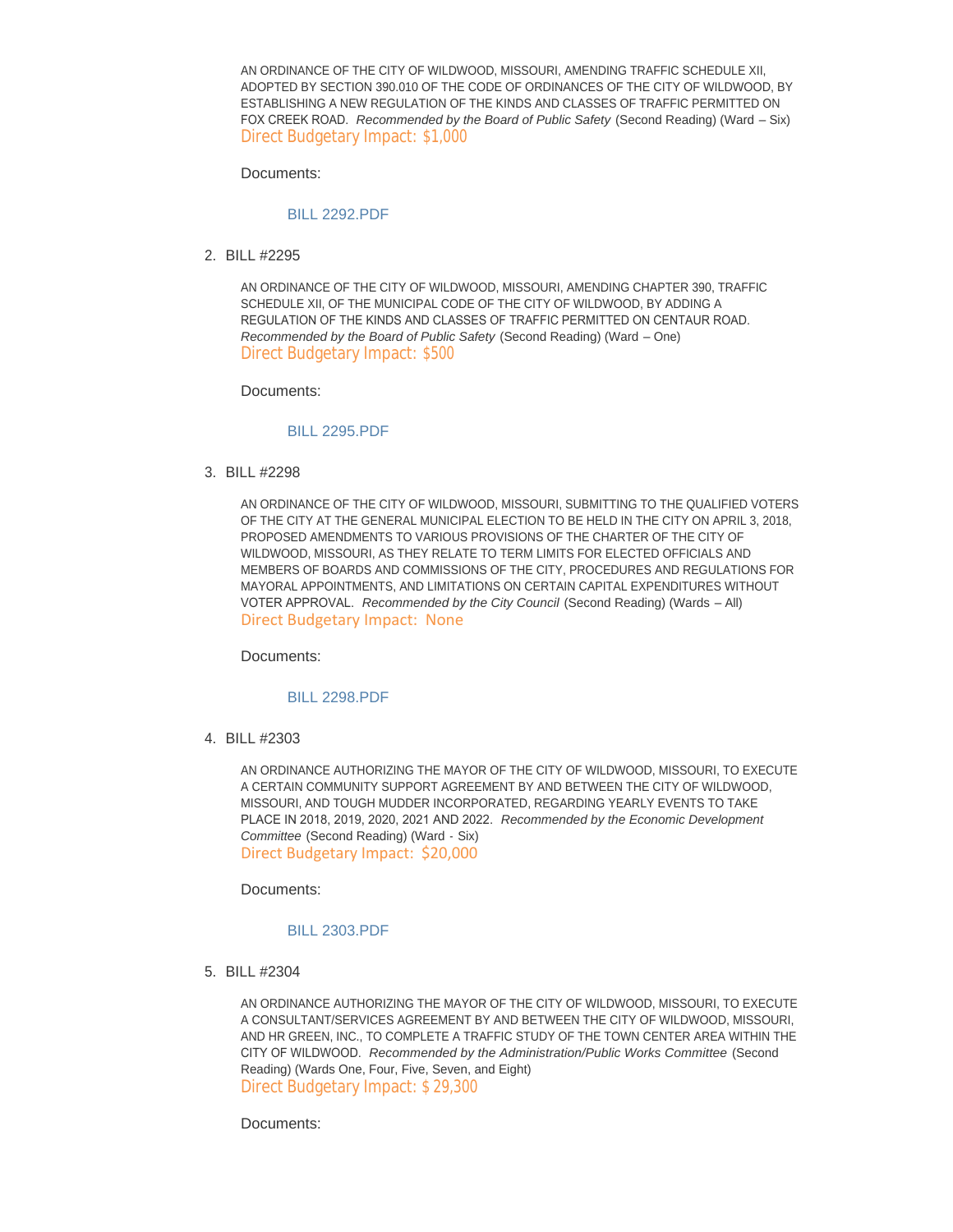#### [BILL 2304.PDF](http://www.cityofwildwood.com/AgendaCenter/ViewFile/Item/12568?fileID=18058)

BILL #2305 6.

AN ORDINANCE BY THE CITY COUNCIL OF THE CITY OF WILDWOOD, MISSOURI AUTHORIZING THE AMENDMENT OF SECTION 235.040, ITEM (A.), OF THE CODE OF ORDINANCES OF THE CITY OF WILDWOOD BY ALLOWING FOR THE EXTENSION OF THE HOURS FOR USE OF A TRAIL SEGMENT THAT IS LOCATED WITHIN THE CITY'S COMMUNITY PARK PROPERTY TO OFFSET THE SHORTER DAYS AND LONGER NIGHTS ASSOCIATED WITH THE UPCOMING FALL, WINTER, AND EARLY SPRING MONTHS OF THE YEAR. *Recommended by the City Council* (Second Reading) (Ward – One)

Direct Budgetary Impact: None

Documents:

## [BILL 2305.PDF](http://www.cityofwildwood.com/AgendaCenter/ViewFile/Item/12569?fileID=18059)

BILL #2306 7.

AN ORDINANCE AUTHORIZING THE APPROVAL OF A RECORD PLAT AND DEPOSIT AGREEMENTS, WITH ASSOCIATED LETTERS OF CREDIT AND SEPARATE SPECIAL ESCROW GUARANTEEING REQUIRED IMPROVEMENTS, FOR A THREE (3) LOT RESIDENTIAL SUBDIVISION THAT IS LOCATED ON A TRACT OF LAND BEING PART OF THE NORTH HALF OF THE NORTHWEST QUARTER OF SECTION 12, TOWNSHIP 44 NORTH, RANGE 3 EAST, CITY OF WILDWOOD, ST. LOUIS COUNTY, MISSOURI, AND MORE SPECIFICALLY SITUATED ON THE WEST SIDE OF EAST AVENUE, SOUTH OF MANCHESTER ROAD; HEREAFTER TO BE KNOWN AS "BORDEAUX ESTATES AT WILDWOOD – PLAT TWO." *Recommended by the Department of Planning and Parks* (Second Reading) (Ward – Eight)

Direct Budgetary Impact: None

Documents:

#### [BILL 2306.PDF](http://www.cityofwildwood.com/AgendaCenter/ViewFile/Item/12570?fileID=18060)

BILL #2307 (FORMERLY BILL #2299) 8.

AN ORDINANCE OF THE CITY OF WILDWOOD, MISSOURI, AMENDING CHAPTER 125 OF THE CODE OF ORDINANCES OF THE CITY OF WILDWOOD BY ENACTING A NEW SECTION 125.140, AND PROVIDING PROCEDURES FOR HANDLING OF ALLEGED VIOLATIONS OF THE CITY CHARTER BY CITY OFFICIALS. *Recommended by the Charter Review Commission* (Second Reading) (Wards – All)

Direct Budgetary Impact: None

Documents:

#### [BILL 2307.PDF](http://www.cityofwildwood.com/AgendaCenter/ViewFile/Item/12571?fileID=18061)

BILL #2308 (FORMERLY BILL #2299) 9.

AN ORDINANCE OF THE CITY OF WILDWOOD, MISSOURI AMENDING CHAPTER 125 OF THE CODE OF ORDINANCES OF THE CITY OF WILDWOOD BY ENACTING A NEW SECTION 125.150, AND PROVIDING REGULATIONS ON POLITICAL ACTIVITIES OF CERTAIN EMPLOYEES AND OFFICERS OF THE CITY. *Recommended by the Charter Review Commission* (Second Reading) (Wards – All) Direct Budgetary Impact: None

Documents:

## [BILL 2308.PDF](http://www.cityofwildwood.com/AgendaCenter/ViewFile/Item/12572?fileID=18062)

- B. NEW BUSINESS
	- BILL #2309 (FORMERLY BILL #2298) 1.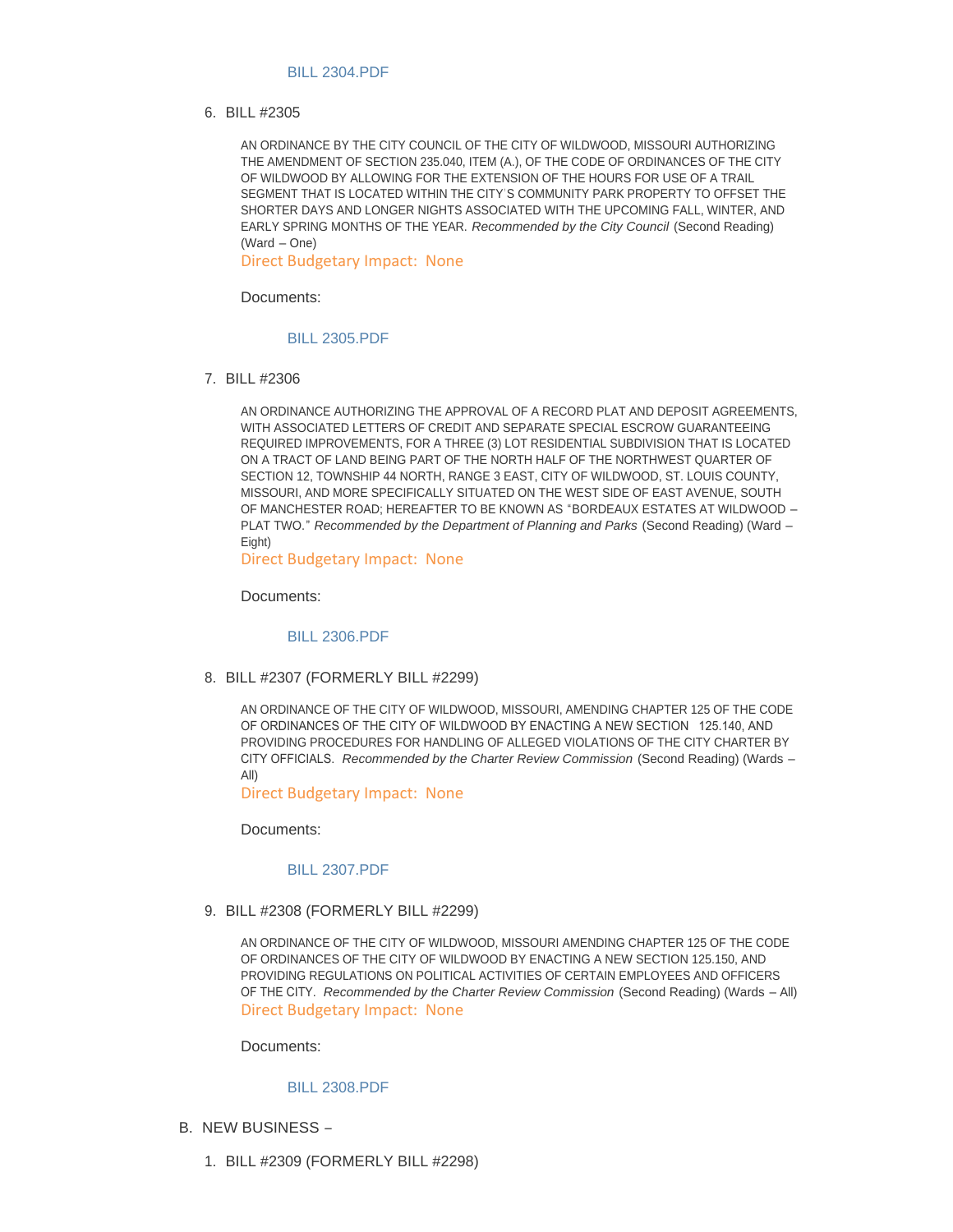AN ORDINANCE OF THE CITY OF WILDWOOD, MISSOURI, SUBMITTING TO THE QUALIFIED VOTERS OF THE CITY AT THE GENERAL MUNICIPAL ELECTION TO BE HELD IN THE CITY ON APRIL 3, 2018, A PROPOSED AMENDMENT TO SUBSECTION D OF SECTION 3.2 OF THE CHARTER OF THE CITY OF WILDWOOD, MISSOURI, AS IT RELATES TO TERM LIMITS FOR CITY COUNCIL MEMBERS. *Recommended by the Charter Review Commission* (First Reading) (Wards – All) Direct Budgetary Impact: None

Documents:

#### [BILL 2309.PDF](http://www.cityofwildwood.com/AgendaCenter/ViewFile/Item/12574?fileID=18063)

BILL #2309 (FORMERLY BILL #2298)

#### BILL #2310 (FORMERLY BILL #2298) 2.

AN ORDINANCE OF THE CITY OF WILDWOOD, MISSOURI, SUBMITTING TO THE QUALIFIED VOTERS OF THE CITY AT THE GENERAL MUNICIPAL ELECTION TO BE HELD IN THE CITY ON APRIL 3, 2018, A PROPOSED AMENDMENT TO SUBSECTION D OF SECTION 4.2 OF THE CHARTER OF THE CITY OF WILDWOOD, MISSOURI, AS IT RELATES TO TERM LIMITS FOR MAYOR. *Recommended by the Charter Review Commission* (First Reading) (Wards – All)

Direct Budgetary Impact: None

Documents:

#### [BILL 2310.PDF](http://www.cityofwildwood.com/AgendaCenter/ViewFile/Item/12575?fileID=18064)

#### BILL #2311 (FORMERLY BILL #2298) 3.

AN ORDINANCE OF THE CITY OF WILDWOOD, MISSOURI, SUBMITTING TO THE QUALIFIED VOTERS OF THE CITY AT THE GENERAL MUNICIPAL ELECTION TO BE HELD IN THE CITY ON APRIL 3, 2018, A PROPOSED AMENDMENT TO SUBSECTION B OF SECTION 6.3 OF THE CHARTER OF THE CITY OF WILDWOOD, MISSOURI, AS IT RELATES TO LIMITATIONS ON CERTAIN CAPITAL EXPENDITURES WITHOUT VOTER APPROVAL. *Recommended by the Charter Review Commission* (First Reading) (Wards – All)

Direct Budgetary Impact: None

Documents:

## [BILL 2311.PDF](http://www.cityofwildwood.com/AgendaCenter/ViewFile/Item/12576?fileID=18065)

BILL #2312 (FORMERLY BILL #2298) 4.

AN ORDINANCE OF THE CITY OF WILDWOOD, MISSOURI, SUBMITTING TO THE QUALIFIED VOTERS OF THE CITY AT THE GENERAL MUNICIPAL ELECTION TO BE HELD IN THE CITY ON APRIL 3, 2018, A PROPOSED AMENDMENT TO SUBSECTION A OF SECTION 4.7 OF THE CHARTER OF THE CITY OF WILDWOOD, MISSOURI, AS IT RELATES TO TERMS OF SERVICE OF MEMBERS OF BOARDS, COMMISSIONS AND COMMITTEES. *Recommended by the Charter Review Commission* (First Reading) (Wards – All)

Direct Budgetary Impact: None

Documents:

## [BILL 2312.PDF](http://www.cityofwildwood.com/AgendaCenter/ViewFile/Item/12577?fileID=18066)

BILL #2313 (FORMERLY BILL #2298) 5.

AN ORDINANCE OF THE CITY OF WILDWOOD, MISSOURI, SUBMITTING TO THE QUALIFIED VOTERS OF THE CITY AT THE GENERAL MUNICIPAL ELECTION TO BE HELD IN THE CITY ON APRIL 3, 2018, A PROPOSED AMENDMENT TO SECTION 4.7 OF THE CHARTER OF THE CITY OF WILDWOOD, MISSOURI, AS IT RELATES TO PROCEDURES AND REGULATIONS FOR MAYORAL APPOINTMENTS. *Recommended by the Charter Review Commission* (First Reading) (Wards – All) Direct Budgetary Impact: None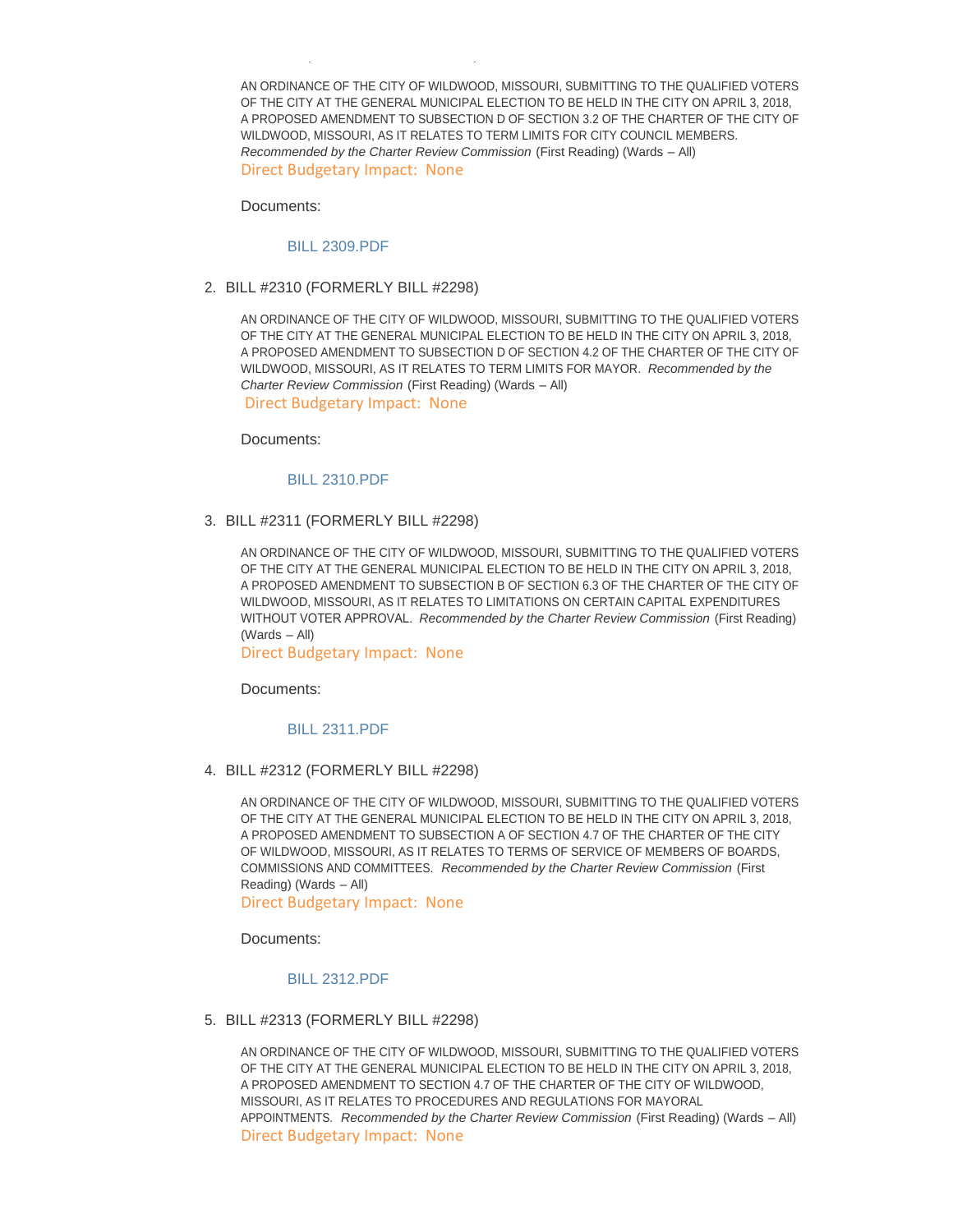Documents:

## [BILL 2313.PDF](http://www.cityofwildwood.com/AgendaCenter/ViewFile/Item/12578?fileID=18067)

BILL #2314 6.

AN ORDINANCE AUTHORIZING THE MAYOR OF THE CITY OF WILDWOOD, MISSOURI, TO EXECUTE A COST APPORTIONMENT AGREEMENT BY AND BETWEEN THE CITY OF WILDWOOD, MISSOURI, AND THE MISSOURI HIGHWAYS AND TRANSPORTATION COMMISSION FOR THE MAINTENANCE OF AESTHETIC ENHANCEMENTS TO THE STATE ROUTE 109 BRIDGE OVER STATE ROUTE 100**.**  *Recommended by the Administration/Public Works Committee* (First Reading) (Wards – One, Five and Eight)

Direct Budgetary Impact: \$ 119,000

Documents:

## [BILL 2314.PDF](http://www.cityofwildwood.com/AgendaCenter/ViewFile/Item/12579?fileID=18068)

BILL #2315 7.

AN ORDINANCE BY THE CITY COUNCIL OF THE CITY OF WILDWOOD, MISSOURI AUTHORIZING A CHANGE IN THE ZONING DISTRICT DESIGNATION OF A PROPERTY THAT IS OWNED BY THE CITY OF WILDWOOD, MISSOURI FROM THE NU NON-URBAN RESIDENCE DISTRICT TO THE PS PARK AND SCENIC DISTRICT TO ACCOMMODATE ITS CURRENT USE AS PUBLIC SPACE, IN ASSOCIATION WITH COMMUNITY PARK AND THE WILDWOOD GREENWAY CORRIDOR, SUCH BEING CONSISTENT WITH THE ACTION OF THE PLANNING AND ZONING COMMISSION DESCRIBED IN ITS LETTER OF RECOMMENDATION DATED SEPTEMBER 18, 2017. *Recommended by Department of Planning and Parks* (First Reading) (Ward – One) Direct Budgetary Impact: None

Documents:

## [BILL 2315.PDF](http://www.cityofwildwood.com/AgendaCenter/ViewFile/Item/12580?fileID=18069)

BILL #2316 8.

AN ORDINANCE OF THE CITY OF WILDWOOD, MISSOURI, AMENDING SUBSECTION A OF SECTION 210.225 OF THE CODE OF ORDINANCES OF THE CITY OF WILDWOOD BY DELETING IT IN ITS ENTIRETY AND ENACTING, IN LIEU THEREOF, A NEW SUBSECTION A OF SECTION 210.225 RELATING TO the SPECIFIC PROHIBITED ACTIONS WITH RESPECT TO FIREARMS. *Recommended by the City Administrator* (First Reading) (Wards – All) Direct Budgetary Impact: None

Documents:

## [BILL 2316.PDF](http://www.cityofwildwood.com/AgendaCenter/ViewFile/Item/12581?fileID=18070)

- IX. RESOLUTIONS
	- A. RESOLUTION #2017-38

A RESOLUTION OF THE COUNCIL OF THE CITY OF WILDWOOD, MISSOURI, URGING THE ST. LOUIS COUNTY COUNCIL AND THE BOARD OF ALDERMEN OF THE CITY OF ST. LOUIS TO OPPOSE ANY AND ALL LEGISLATION AUTHORIZING A STATEWIDE VOTE REGARDING OR MANDATING A CHANGE IN THE GOVERNMENT STRUCTURE OF ST. LOUIS CITY AND ST. LOUIS COUNTY AND THE MUNICIPALITIES THEREIN. *Recommended by the City Council* (Wards – All) Direct Budgetary Impact: None

Documents: